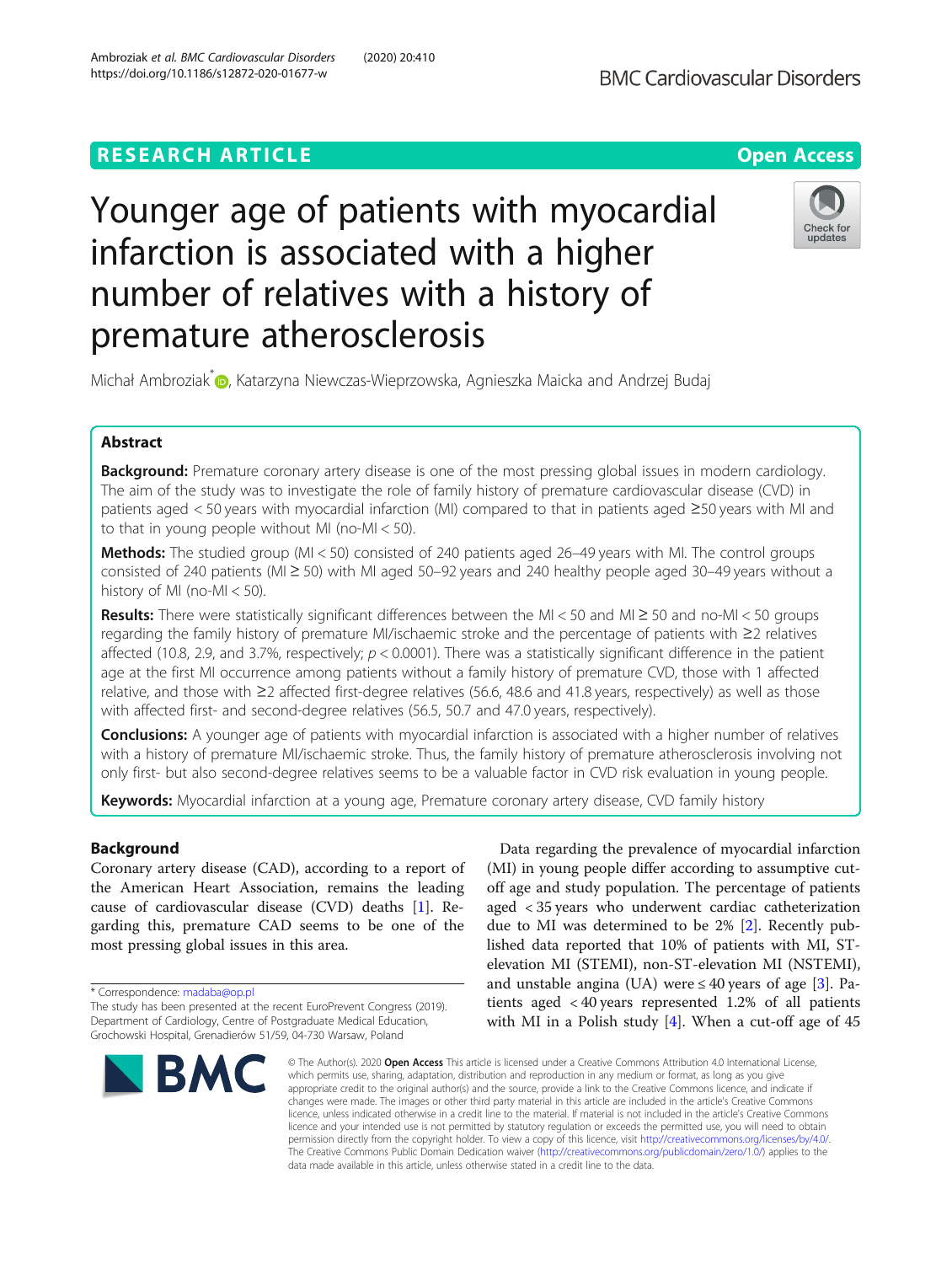was established, the percentage of patients increased to 3.2% [[5\]](#page-7-0). The percentage of adults aged < 55 years with MI within participants of the Global Registry of Acute Coronary Events (GRACE) was  $23$  [\[6](#page-7-0)]. In one of the recently published meta-analyses, the cut-off age for a young age of acute coronary syndrome (ACS) was established at 50 [[7\]](#page-7-0).

Family history appears to be one of the most important and significant risk factors in young patients with MI. It covers inherited genetic as well as environmental risk factors (diet, lifestyle, smoking). A recently published Polish study (the MAGNETIC Project) revealed that young adults with a family history of premature CAD presented unfavourable dietary patterns, which suggested a possible continuity of familial lifestyle across generations [[8\]](#page-7-0).

A family history of premature CV events is defined as MI or ischaemic stroke in first-degree relatives at age < 55 years in men and <  $65$  years in women [\[9](#page-7-0), [10](#page-7-0)]. The INTERHEART study indicated that parental history of CAD was a risk factor independent of environmental, cultural, behavioural, classic, and genetic conditions [\[11](#page-7-0)]. Furthermore, the age of onset of disease in parents and whether one or both parents are affected are valuable information and provide an assessment of individual risk of MI. Nevertheless, data regarding the role of a history of premature CV events in family members other than parents are scarce.

The aim of the study was to analyse risk factors for MI at a young age, particularly the role of a family history of CVD. Regarding various of cut-off ages for young MI among the literature, we used the age of 50 years in this study. We investigated the family history of premature MI/ischaemic stroke in patients with MI at age < 50 compared to that in patients with MI at age  $\geq$  50 and to that in young people without MI (no-MI < 50). We assessed correlations between the number of relatives affected and the age of MI patients, including not only parents but also other family members, such as siblings, grandmothers, grandfathers, children and siblings of parents.

#### Methods

#### Patients

The investigated population included 720 persons, some of whom were participants in the previously published study  $|12|$ .

The studied group consisted of 240 young patients aged  $<$  50 years (mean age 43.5, SD  $\pm$ 5.0; range 26–49) admitted to the Department of Cardiology, Centre of Postgraduate Medical Education, Grochowski Hospital (Warsaw) with first-episode MI diagnosed based on ST changes in ECG, including STEMI (ST-elevation MI) as well as NSTEMI (non-ST-elevation MI), serum troponin

levels and clinical manifestation. The group (MI < 50 group) consisted of 188 men and 52 women (78.3 and 21.7%, respectively).

The data from the studied group were compared to those of the control group ( $MI \ge 50$  group), including 240 patients admitted to our department due to the first-episode MI, aged  $\geq 50$  years, range 50–92 (mean 65.9 years, SD  $\pm$ 12.6), including 152 men and 88 women (63.3 and 36.7%, respectively).

All patients with MI (groups  $MI < 50$  and  $MI \ge 50$ ) had coronary artery atherosclerosis confirmed by angiography. In both groups of MI patients, the exclusion criteria were previous MI, MI type 2 without atherosclerotic changes in coronary arteries and a lack of consent for participation in the study.

The other control group consisted of young people without MI, aged, similar to the studied group < 50 years (mean  $43.2$  years, SD  $\pm 5.0$ , range from 30 to 49 years), without a history of CAD. This group (no- $MI < 50$ ) included 137 men and 103 women (57.1 and 42.9%, respectively). These participants were recruited from the Regional Blood Centre and a general practitioner outpatient clinic. The exclusion criteria for the healthy control group were MI or angiographic features of CAD and a lack of consent for participation in the study.

We collected detailed information regarding family history of premature CVD (MI/ischaemic stroke in men aged  $<$  55 and in women aged $<$  65), body mass index (BMI), smoking, hypertension, diabetes mellitus (DM) and depression from all participants of the study (together 720 persons). Data regarding family history were collected during the interview with a clinician, a medical doctor. The detailed questions were asked, including the specific diagnosis of heart disease in a family member, the exact patient age of an event occurrence and specific information regarding kinship. In case of doubt regarding the family history, the patient had an opportunity to contact the family member to obtain precise information, if available. If the information provided by the patient was not clear or certain, it was not included in the analysis.

Data regarding risk factors and comorbidities were collected during the interview with a clinician, a medical doctor, at the first meeting at baseline. When there were doubts regarding previous diagnoses, the patient was asked to provide medical documentation.

Hypertension was defined, according to ESH/ESC (European Society of Hypertension, European Society of Cardiology) guidelines, as values ≥140 mmHg for systolic blood pressure (SBP) and/or  $\geq$  90 mmHg for diastolic blood pressure (DBP), based on repeated blood pressure measurements, medical history and ongoing bloodpressure-lowering treatment [\[13](#page-7-0)]. DM was assessed according to WHO and ADA (American Diabetes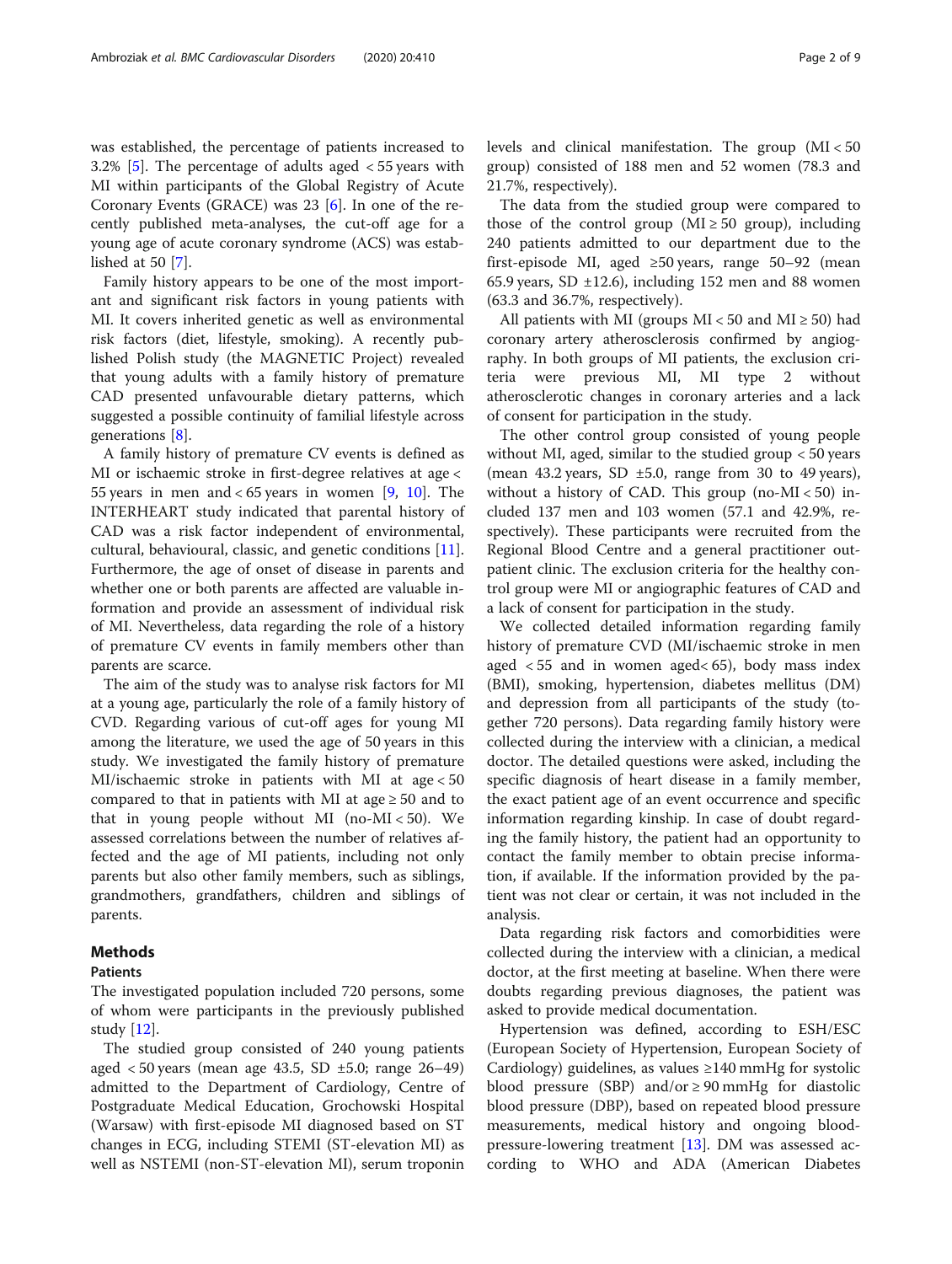Association) guidelines based on at least two glucose measurements of fasting plasma glucose  $\geq$ 126 mg/dl or  $\geq$ 200 mg/dl in oral glucose tolerance test measurements, based on medical history and hypoglycaemic ongoing treatment [\[14](#page-7-0)]. Smoking refers to both current smoking and former smoking. Occasional smoking in the distant past (> 10 years until baseline) or a total number of cigarettes smoked per life less than 100 were excluded from this category, and these patients were treated as nonsmokers.

The investigation conforms to the principles outlined in the Declaration of Helsinki. The study protocol was approved by the Ethical Committee of the Centre of Postgraduate Medical Education. The participants gave written informed consent for participation in the study.

#### Biochemical analyses

The blood for all biochemical analyses, including glucose, total cholesterol, HDL and LDL cholesterol and triglyceride (TG) plasma concentrations, was taken in the early morning after admission to the hospital. Analyses were determined from fasting blood samples by standard enzymatic methods using COBAS INTEGRA 800 reagents and equipment (Roche Diagnostics Gmbh, Manheim, GE).

#### Statistical analyses

Continuous data are presented as arithmetic means and SDs for normally distributed variables and medians and interquartile ranges (25–75th) for skewed distributions. Differences between means were examined with t-tests. Before using the analysis logarithmic transformations were used for triglicerides and glucose. The differences in binary proportions between groups were analysed using the chi2 test of independence or Fisher's exact test. Cochran-Mantel-Haenszel modified ridit scores for categorical variables with > 2 categories were used. All hypotheses were two-tailed with a type I error rate of 0.05. All calculations were performed with SAS software version 9.4 (SAS Institute Inc., Cary, NC, USA).

#### Results

#### Clinical and metabolic characteristics of the studied groups

There was a statistically significant higher prevalence of smoking (86.4% vs 64.3%,  $p < 0.001$ ), BMI (28.6 kg/m<sup>2</sup> vs 27.6 kg/m<sup>2</sup>,  $p = 0.012$ ), total cholesterol (210.0 mg% vs 197.7 mg%,  $p = 0.006$ ) and TG levels (145.5 mg% vs 1113.0 mg%,  $p < 0.001$ ) in the MI < 50 group than in the  $MI \ge 50$  group. Prevalence of hypertension (55.2% vs 68.1%, p < 0.001), DM (15.9% vs 35.7%, p < 0.001), HDL cholesterol (41.5 mg% vs 47.6 mg%,  $p < 0.001$ ) and fasting glucose (99.0 mg% vs 105.4 mg%,  $p = 0.002$ ) levels were

significantly lower in the MI < 50 group than in the MI  $\ge$ 50 group (Table [1](#page-3-0)).

Statistically significant differences between the MI < 50 group and the no-MI < 50 group included smoking (86.4% vs 43.1%, respectively,  $p < 0.001$ ), BMI (28.6 kg/  $m^2$  vs 27.0 kg/m<sup>2</sup>,  $p < 0.001$ ), prevalence of hypertension (55.2% vs 29.2%,  $p < 0.001$ ), DM (15.9% vs 0.8%,  $p <$ 0.001) and depression  $(8.4\% \text{ vs } 3.3\%, p = 0.018)$  as well as LDL cholesterol  $(132.4 \text{ mg\% vs } 123.3 \text{ mg\%}, p = 0.049)$ , HDL (41.5 mg% vs 54.1 mg%, p < 0.001), TG (145.5 mg% vs 120.0 mg%, p < 0.001) and glucose (99.0 mg% vs 93.0 mg%, p < 0.001) levels.

There were 16.7, 26.2 and 0.8% participants on statin treatment at baseline in the MI < 50, MI  $\geq$  50 and no-MI < 50 groups, respectively. There were no individuals using or addicted to cocaine, HIV infected or affected by other severe communicable diseases neither within the study group of MI < 50 nor both control groups of MI  $\ge$ 50 and no-MI < 50 individuals.

#### Socioeconomic characteristics of the studied groups

There were significant differences between the MI < 50 group and the  $MI \ge 50$  group in the level of education (percentage of people with primary education 5.7% vs 15.2% respectively,  $p = 0.001$ ), the type of job (blue-collar 48.4% vs 41.3%, respectively,  $p < 0.001$ ) and marital status (percentage of single people: 18.5% vs 8.68% respectively,  $p < 0.001$ ); Table [2](#page-3-0).

Comparing the  $MI < 50$  group and the no- $MI < 50$ group, there were statistically significant differences in the level of education (percentage of people with university degree 22.3% vs 41.7%, respectively,  $p < 0.001$ ) and the type of job (white-collar 38.5% vs 60.1%, respectively, p < 0.001) but not in marital status.

#### Family history

There were statistically significant differences among the  $MI < 50$ ,  $MI \ge 50$ , and no- $MI < 50$  groups in the presence of a family history of premature CVD in the first-degree relatives: 32.9% vs 9.6% ( $p < 0.0001$ ) and 32.9% vs 11.7%  $(p < 0.0001)$ , respectively (Table [3\)](#page-4-0). There were also statistically significant differences among the MI < 50, MI  $\ge$ 50 and no-MI < 50 groups in the presence of a family history of premature CVD age involving the first- and second-degree relatives: 35.9% in the MI < 50 group vs 15.6% in the MI ≥50 group ( $p$  < 0.0001) and 14.2% in the no-MI < 50 group ( $p < 0.0001$ ). Moreover, there were statistically significant differences between the studied groups in the family history of CVD events at every age within family members (the first- and the second-degree relatives): 65.4% in the MI < 50 group vs 47.6% in the MI ≥50 group (p < 0.0001) and 41.7% in the no-MI < 50 group ( $p < 0.0001$ ).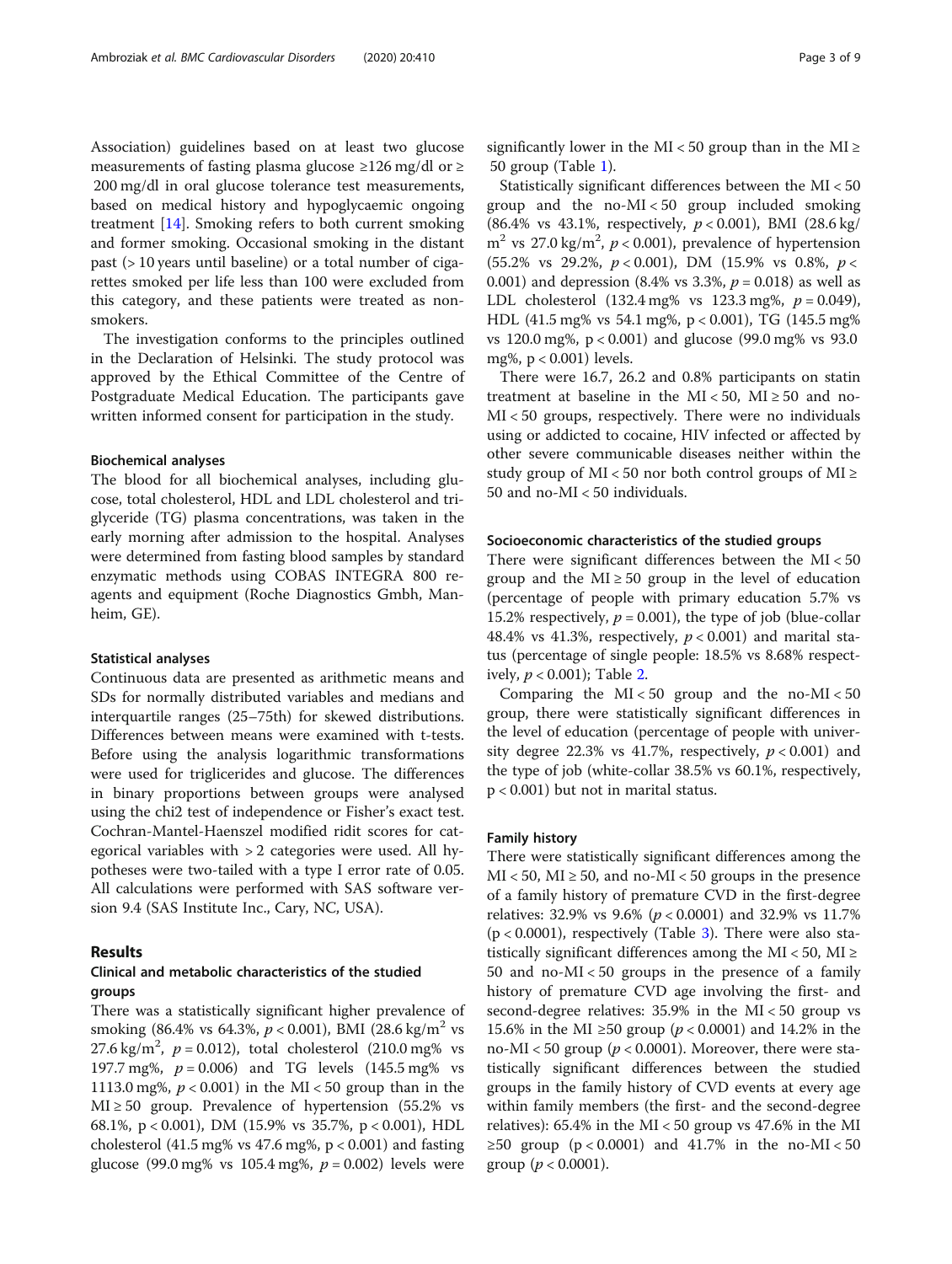<span id="page-3-0"></span>Table 1 Clinical characteristics of the studied groups: patients with MI aged < 50 years (MI < 50), patients with MI aged  $\geq$ 50 years (MI ≥ 50) and young people without history of MI/CAD aged < 50 years (no-MI < 50); ns – not significant,  $a$  - data for TG and glucose showed as median and 25-75th quartile (variables with non-normal distribution)

|                                                            | MI < 50<br>$n = 240$ | $MI \geq 50$<br>$n = 240$ | $no-Ml < 50$<br>$n = 240$ | $p$ value | p value |  |
|------------------------------------------------------------|----------------------|---------------------------|---------------------------|-----------|---------|--|
|                                                            | a                    | b                         | C                         | a vs b    | a vs c  |  |
| BMI (mean $\pm$ SD) kg/m2                                  | $28.6 \pm 4.4$       | $27.6 \pm 4.0$            | $27.0 \pm 4.3$            | 0.012     | < 0.001 |  |
| Smoking<br>n(%)                                            | 203 (86.4)           | 151 (64.3)                | 103(43.1)                 | < 0.001   | < 0.001 |  |
| Hypertension<br>n(%)                                       | 132 (55.2)           | 162(68.1)                 | 70 (29.2)                 | < 0.001   | < 0.001 |  |
| Diabetes mellitus<br>n(%)                                  | 36 (15.9)            | 80 (34.5)                 | 2(0.8)                    | < 0.001   | < 0.001 |  |
| Depression<br>n(%)                                         | 20(8.4)              | 20(8.4)                   | 8(3.3)                    | ns        | 0.018   |  |
| Total cholesterol (mean $\pm$ SD) mg/dL                    | $210.0 \pm 41.5$     | $197.7 \pm 50.4$          | $203.5 \pm 45.4$          | 0.006     | ns      |  |
| LDL<br>(mean $\pm$ SD) m/dL                                | $132.4 \pm 39.5$     | $124.5 \pm 44.6$          | $123.3 \pm 36.5$          | ns        | 0.049   |  |
| <b>HDI</b><br>(mean $\pm$ SD) mg/dL                        | $41.5 \pm 12.8$      | $46.7 \pm 13.9$           | $54.1 \pm 20.3$           | < 0.001   | < 0.001 |  |
| TG <sup>a</sup><br>(median, [25-75th] quartile) mg/dl      | 145.5 [104.0-219.0]  | 113.0 [79.0-155.0]        | 120.0 [80.0-150.0]        | < 0.001   | < 0.001 |  |
| Glucose <sup>a</sup><br>(median, [25-75th] quartile) mg/dl | 99.0 [92.5-111.0]    | 105 [91.0-127.0]          | 93.0 [84.0-97.0]          | 0.002     | < 0.001 |  |

Table 2 Socio-economic status of the studied groups: patients with MI aged < 50 years (MI < 50), patients with MI aged ≥50 years (MI ≥50) and young people without history of MI/CAD aged < 50 years (no-MI < 50); ns – not significant

|                        | MI < 50<br>$n = 240$ | $MI \geq 50$<br>$n = 240$ | $no-M < 50$<br>$n = 240$ | p value | p value |
|------------------------|----------------------|---------------------------|--------------------------|---------|---------|
|                        | a                    | b                         | C                        | a vs b  | a vs c  |
| <b>Education level</b> |                      |                           |                          |         |         |
| primary                | 13(5.7)              | 35 (15.2)                 | 5(2.1)                   | 0.001   | < 0.001 |
| vocation               | 75 (32.7)            | 51 (22.2)                 | 28 (11.9)                |         |         |
| secondary              | 90 (39.3)            | 102 (44.3)                | 104 (44.3)               |         |         |
| high                   | 51(22.3)             | 42 (18.3)                 | 98 (41.7)                |         |         |
| Type of job            |                      |                           |                          |         |         |
| unemployed             | 7(3.2)               | 4(1.8)                    | 1(0.4)                   | < 0.001 | < 0.001 |
| blue collar            | 107 (48.4)           | 93 (41.3)                 | 83 (38.1)                |         |         |
| white collar           | 85 (38.5)            | 69 (30.7)                 | 131 (60.1)               |         |         |
| pensioner              | 22(9.9)              | 59 (26.2)                 | 3(1.4)                   |         |         |
| Marriage status        |                      |                           |                          |         |         |
| single                 | 42 (18.5)            | 20(8.6)                   | 39 (16.7)                | < 0.001 | ns      |
| married                | 166 (73.1)           | 151 (64.8)                | 179 (76.8)               |         |         |
| divorced               | 9(4.0)               | 9(3.9)                    | 12(5.1)                  |         |         |
| widowed                | 10(4.4)              | 53 (22.7)                 | 3(1.3)                   |         |         |

The statistically significant differences among the MI < 50,  $MI \ge 50$  and no- $MI < 50$  groups also included the percentage of patients with ≥2 affected relatives, including parents, children, siblings, siblings of parents, and grandparents, with a history of premature CVD events: 10.8% vs 2.9%  $(p < 0.0001)$  and 10.8% vs 3.7%  $(p <$ 0.0001), respectively; Fig. [1.](#page-4-0)

There were statistically significant differences in the age of the first episode of MI between patients without a family history of premature CVD and patients with 1 affected relative (56.6 vs 48.6 years, respectively,  $p <$ 0.0001) and with  $\geq 2$  affected first-degree relatives (56.6 vs [4](#page-5-0)1.8 years, respectively,  $p < 0.0001$ ); Table 4. These differences were also significant for first- and seconddegree relatives with premature CVD: 56.5 years for patients without affected relatives vs 50.7 for patients with 1 affected relative ( $p = 0.0003$ ) and vs 47.0 years for patients with  $\geq 2$  affected relatives ( $p < 0.0001$ ). There were also statistically significant differences in the age of the first episode of MI among patients without a family history of CVD at any age and patients with 1 affected relative  $(57.9 \text{ vs } 51.9 \text{ years},$  respectively,  $p < 0.0001$ ) and with  $\geq$ 2 affected first-degree relatives (57.9 vs 47.9 years, respectively;  $p < 0.0001$ ). These differences were also significant for first- and second-degree relatives with CVD event at any age: 58.1 years for patients without affected relatives vs 52.5 for patients with 1 affected relative  $(p =$ 0.0002) and vs 50.9 years for patients with  $\geq 2$  affected relatives ( $p = 0.0005$ ). There was a clear reversal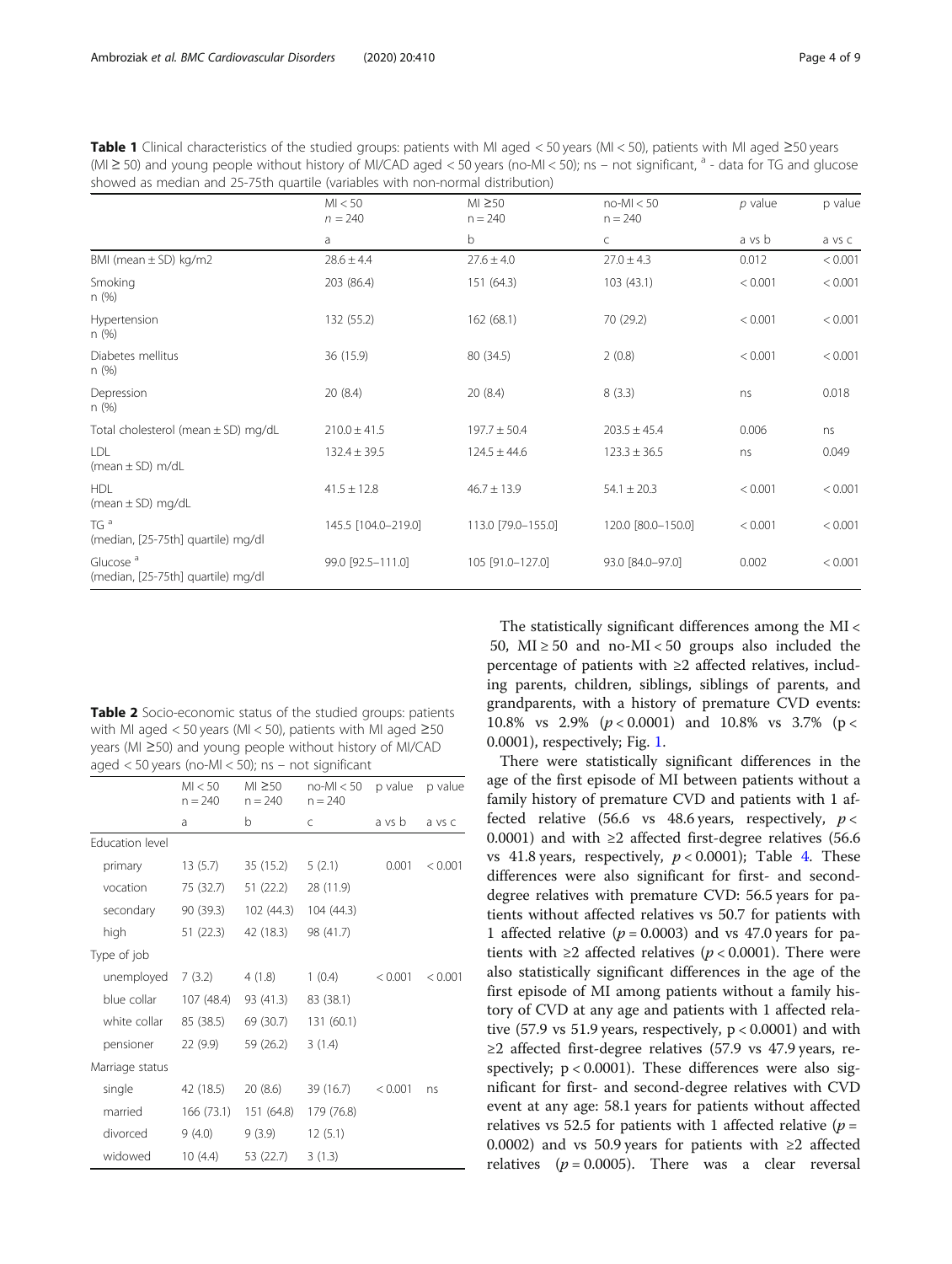<span id="page-4-0"></span>Table 3 Family history of premature CVD events (MI/ischemic stroke in men aged < 55 years and in women aged < 65 years) in the studied groups: patients with MI aged < 50 years (MI < 50), patients with MI aged MI ≥50 years (MI ≥50) and and young people without history of MI/CAD aged < 50 years (no-MI < 50)

|                                                                                                                             | MI < 50<br>$n = 240$ | $M1 \geq 50$<br>$n = 240$ | no-MI<br>< 50<br>$n = 240$ | p value           | p value  |
|-----------------------------------------------------------------------------------------------------------------------------|----------------------|---------------------------|----------------------------|-------------------|----------|
|                                                                                                                             | a                    | b.                        |                            | a vs b            | a vs c   |
| Family history of MI/stroke in the first-degree relatives $=$ all; n $(\%)$                                                 | 79 (32.9) 23 (9.6)   |                           | 28(11.7) < 0.0001          |                   | < 0.0001 |
| Family history of MI/stroke in the first-degree relatives – with $\geq 2$ affected; n (%)                                   | 9 (3.7)              | 1(0.4)                    | 3(1.2)                     | < 0.0001          | < 0.0001 |
| Family history of MI/stroke in the first- and the second- degree relatives $-$ all; n $(96)$                                | 84 (35.9)            | 36 (15.6)                 | 34 (14.2)                  | < 0.0001 < 0.0001 |          |
| Family history of MI/stroke in the first- and the second-degree relatives – with $\geq$ 2 affected; n (%) 26 (10.8) 7 (2.9) |                      |                           | 9(3.7)                     | < 0.0001          | < 0.0001 |



relatives with a history of CVD events: a family history of premature CVD events with ≥2 affected relatives: 10.8% cases in the MI < 50 group vs 2.9% cases in the MI ≥50 group (p < 0.0001) and 10.8% cases in the MI < 50 group vs 3.7% cases in the no-MI < 50 group (p < 0.0001); **b** family history of CVD events with ≥2 affected relatives at every age: 21.4% cases in the MI < 50 group vs 12.7% cases in the MI ≥50 group (p < 0.0001) and 21.4% cases in the MI < 50 group vs 10.8% cases in the no-MI < 50 group ( $p < 0.0001$ )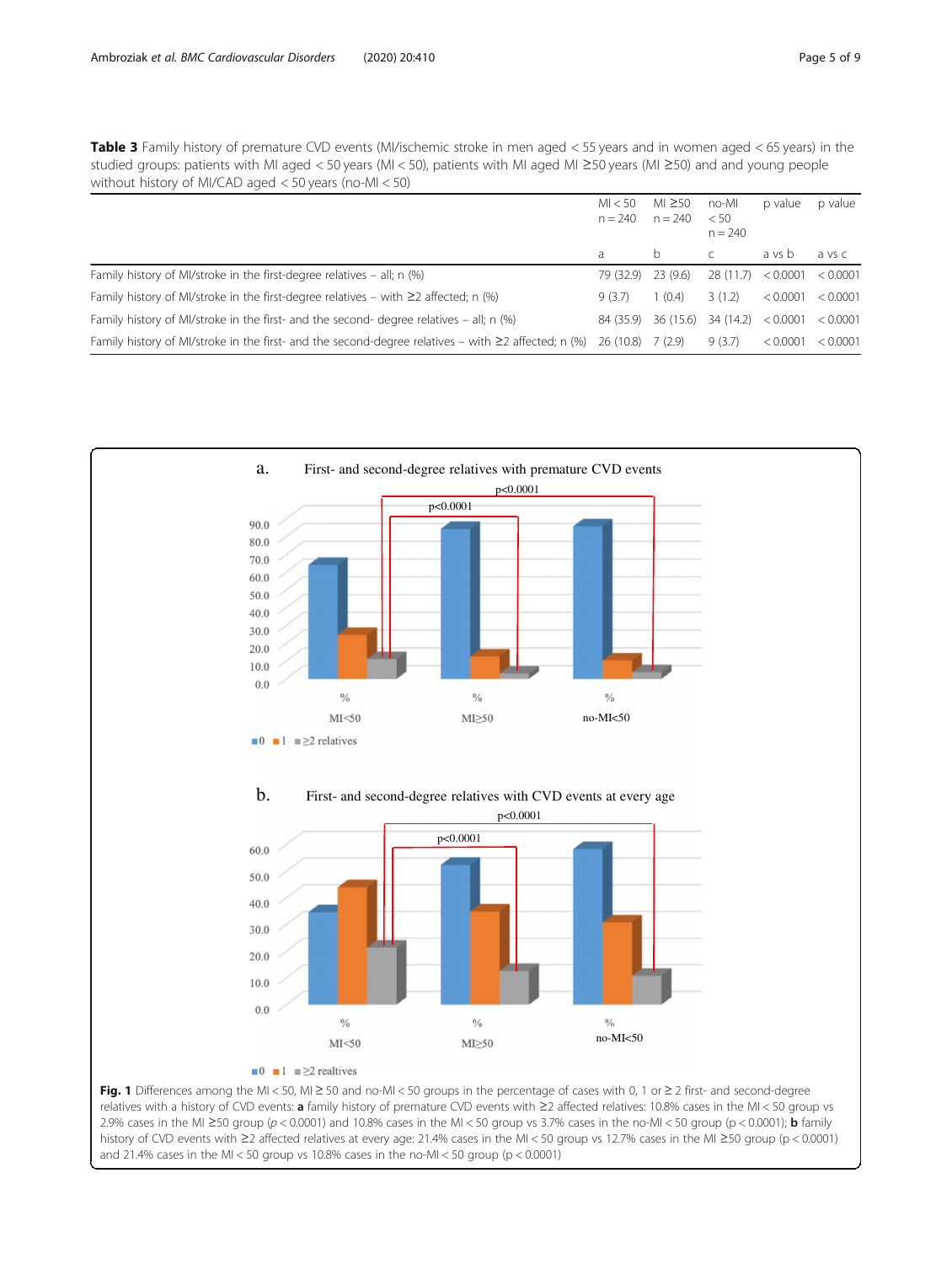<span id="page-5-0"></span>Table 4 Differences in the age of the first episode MI among patients with 0, 1 and  $\geq 2$  affected relatives with the history of premature CVD events and CVD events at any age

| Number of relatives:                                                              | $\Omega$                       |                                | $\geq$                        | $0 \text{ vs } 1$<br>Delta [95% CI] | 0 vs $\geq$ 2<br>Delta [95% CI] |
|-----------------------------------------------------------------------------------|--------------------------------|--------------------------------|-------------------------------|-------------------------------------|---------------------------------|
| Family history of premature CVD events                                            |                                |                                |                               |                                     |                                 |
| Patients with first-degree relatives affected<br>years $\pm$ SD $(n)$             | $56.6 \pm 15.3$<br>$(n = 363)$ | $48.6 \pm 11.1$<br>$(n = 92)$  | $41.8 \pm 5.9$<br>$(n = 10)$  | $8.0$ [4.0-12.0]                    | 14.8 [4.0-25.7]                 |
| р                                                                                 |                                |                                |                               | < 0.0001                            | < 0.0001                        |
| Patients with first- and second degree relatives affected<br>years $\pm$ SD $(n)$ | $56.5 + 15.3$<br>$(n = 344)$   | $50.7 + 12.6$<br>$(n = 87)$    | $47.0 + 10.9$<br>$(n = 32)$   | 5.8 [1.7-9.9]                       | $9.5$ [3.2-15.7]                |
| р                                                                                 |                                |                                |                               | 0.0003                              | < 0.0001                        |
| Family history of CVD events at every age                                         |                                |                                |                               |                                     |                                 |
| Patients with first-degree relatives affected<br>years $\pm$ SD $(n)$             | $57.9 \pm 15.7$<br>$(n = 239)$ | $51.9 \pm 13.5$<br>$(n = 184)$ | $47.9 \pm 10.1$<br>$(n-40)$   | $6.0$ [2.7-9.3]                     | 10.0 [4.2-15.8]                 |
| р                                                                                 |                                |                                |                               | < 0.0001                            | < 0.0001                        |
| Patients with first- and second degree relatives affected<br>years $\pm$ SD $(n)$ | $58.1 \pm 15.7$<br>$(n = 201)$ | $52.5 \pm 13.5$<br>$(n = 183)$ | $50.9 \pm 13.6$<br>$(n = 79)$ | $5.6$ $[2.1 - 9.1]$                 | $7.1$ $[2.6 - 11.7]$            |
| $\overline{p}$                                                                    |                                |                                |                               | 0.0002                              | 0.0005                          |

association between the age of the first episode MI and the number of first-degree relatives with a history of premature MI/stroke (Fig. [2](#page-6-0)).

When only MI, without ischemic stroke, was included in the family history, there were similar statistically significant differences in the age of the first episode MI among patients without a family history of MI, premature and at any age as well, with 1 affected relative and with ≥2 affected relatives (Table in [Supplementary Materials\)](#page-7-0). There was also a significant reversal association between the age of the first episode MI and the number of affected relatives, including first-degree and first- and second degree relatives with a history of premature MI and MI at any age as well.

#### **Discussion**

In our study, there was a significantly higher incidence of a family history of premature CVD events in patients with MI at age < 50 in comparison to patients with MI at age  $\geq$  50 and to young people without history of MI/ CAD. A family history of early MI or stroke is a widely recognized risk factor for MI at a young age. In the Malmo Diet and Cancer Study, a family history of coronary heart disease (CHD) was associated with an incidence of CHD with a hazard ratio of 1.52 (95% CI: 1.39–1.65), and only a small proportion of the family history effect was mediated by hypertension, hyperlipidaemia and diabetes [[15](#page-7-0)].

Although the highest cardiovascular risk was associated with a maternal history at age < 50 years and a paternal history at age < 55 years, no substantial differences were seen between maternal and paternal positive CVD history [\[16\]](#page-7-0). In a Dutch cohort study, a particularly high incidence of CVD was revealed in people with parental onset of MI before age 70, with maternal history of MI before age 60 being the strongest predictor of CVD incidence [\[17](#page-8-0)].The offspring age of onset of CVD is significantly associated with both maternal and paternal age of CVD onset [[18\]](#page-8-0). Nevertheless, data regarding the role of a family history of CVD that includes relatives other than parents or the number of affected family members are scarce.

In our study, there were significant differences among the MI < 50, MI  $\geq$  50 and no-MI < 50 groups in positive family history of CVD, and these differences involved not only the prevalence of premature CVD events restricted to parents but also such events in other first- and second-degree relatives. Moreover, there were statistically significant differences among the studied groups in the prevalence of CVD events at every age in family members (the first- and the second-degree relatives). A higher number of relatives with a positive history of CAD, including parents, children, siblings, siblings of parents and grandparents, was associated with a younger age of MI. The Danish Nationwide Cohort Study revealed that a history of MI in a combination of first- and seconddegree relatives increased risks 1.8- to 7-fold in middle-aged persons [[19\]](#page-8-0). Moreover, it was shown in this study that younger age at MI in relatives was associated with higher MI risk.

Interestingly, there was a statistically significant reversal association between the age of the first episode of MI in our patients and the number of relatives with a history of premature MI/stroke, and this relationship was particularly evident in the analysis involving the first-degree relatives, but not exclusively. An Italian study revealed that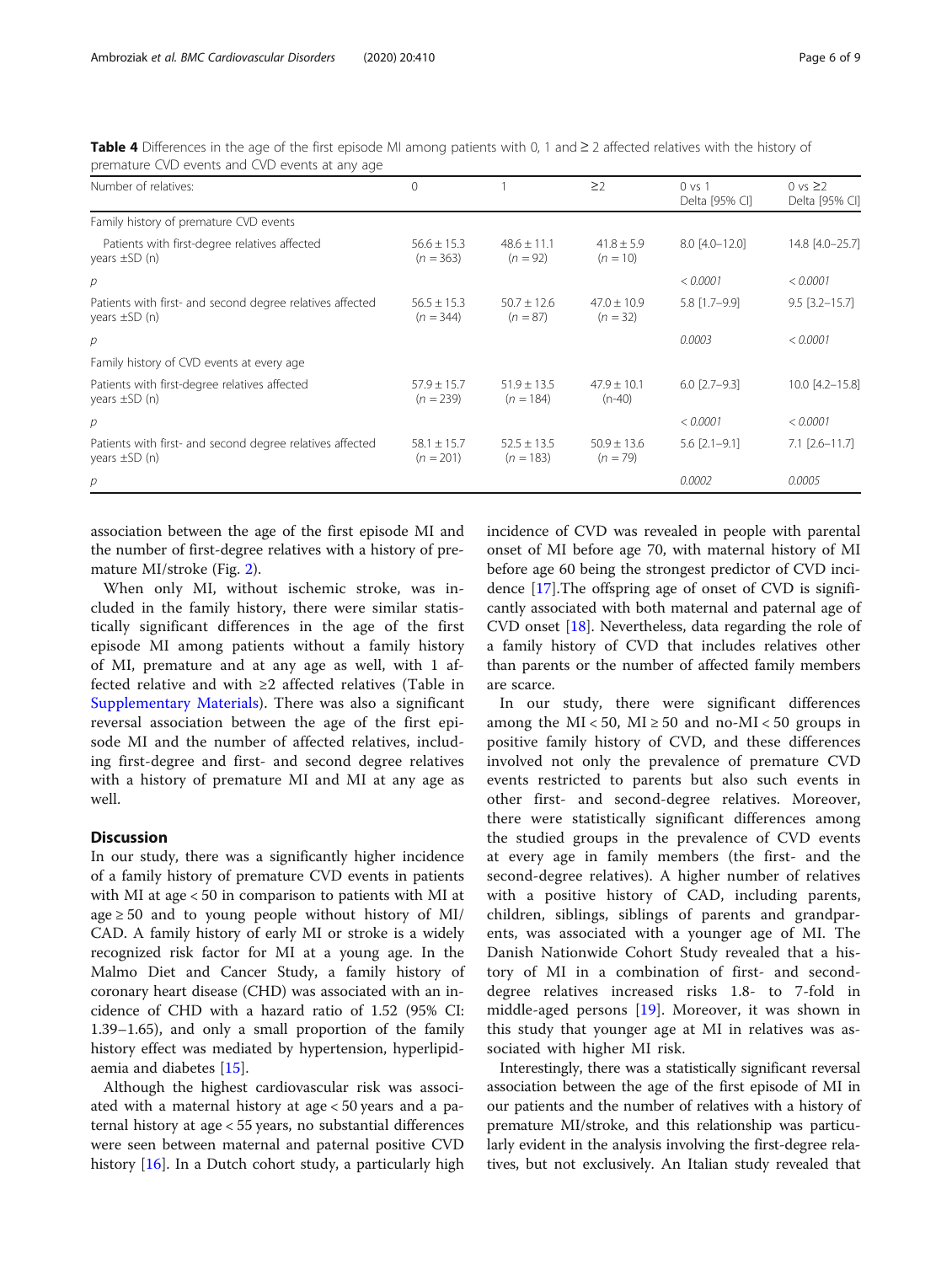<span id="page-6-0"></span>

being a relative (including parents, siblings and siblings of parents) of an early-onset MI patient confers an adjusted hazard ratio of 2.7 for such events [[20](#page-8-0)]. There are also data indicating that early-onset hypertension in grandparents raises the risk for hypertension in grandchildren, even after adjusting for early-onset hypertension in parents and for lifestyle factors [[21](#page-8-0)].

Among other risk factors, the prevalence of smoking, hypertension, DM as well as BMI, HDL, TG and glucose levels differ significantly between the  $MI < 50$  group and both control groups ( $MI \ge 50$  and no-MI < 50) in our study. Such findings are independent of region and patient ethnicity across the literature [\[22](#page-8-0), [23\]](#page-8-0). For instance, our data are in concordance with recently published data from New Zealand conducted in a more complex population, including Caucasians, Maori and Pacific islanders [\[24](#page-8-0)]. Although smoking, hyperlipidaemia and obesity are crucial among the risk factors for MI at a young age, there are some differences in their distribution between particular groups of patients [\[25](#page-8-0), [26\]](#page-8-0). For example, the strongest predictor of ACS in women  $\leq 45$ years of age was diabetes, with a 6-fold increase in risk [\[27](#page-8-0)]. Our study confirmed the significance of smoking, dyslipidaemia, obesity and carbohydrate metabolism disturbances as CAD risk factors.

The major limitation of our study was the relatively small number of patients; thus, the findings are difficult to apply to a larger, more diverse population. On the other hand, the high homogeneity of the groups, limited to the Polish population of Caucasian ethnicity, could be of value regarding the potential population and racial differences in the pathogenesis of CAD, particularly taking into account heritable risk factors. The control group of young healthy blood donors, usually more educated and more conscious of lifestyle than the general population, may not represent the community at large. Thus, the data coming from this group, including the prevalence of smoking, hypertension, DM, lipids levels or BMI may not be representative of the general population. On the other hand, the fact that donors stayed free from CAD until the age of 50, whereas our young patients suffered from MI before this age, enhances the role of lifestyle in CAD prevention.

#### **Conclusions**

This study revealed that a younger age of MI is associated with a higher number of relatives with a history of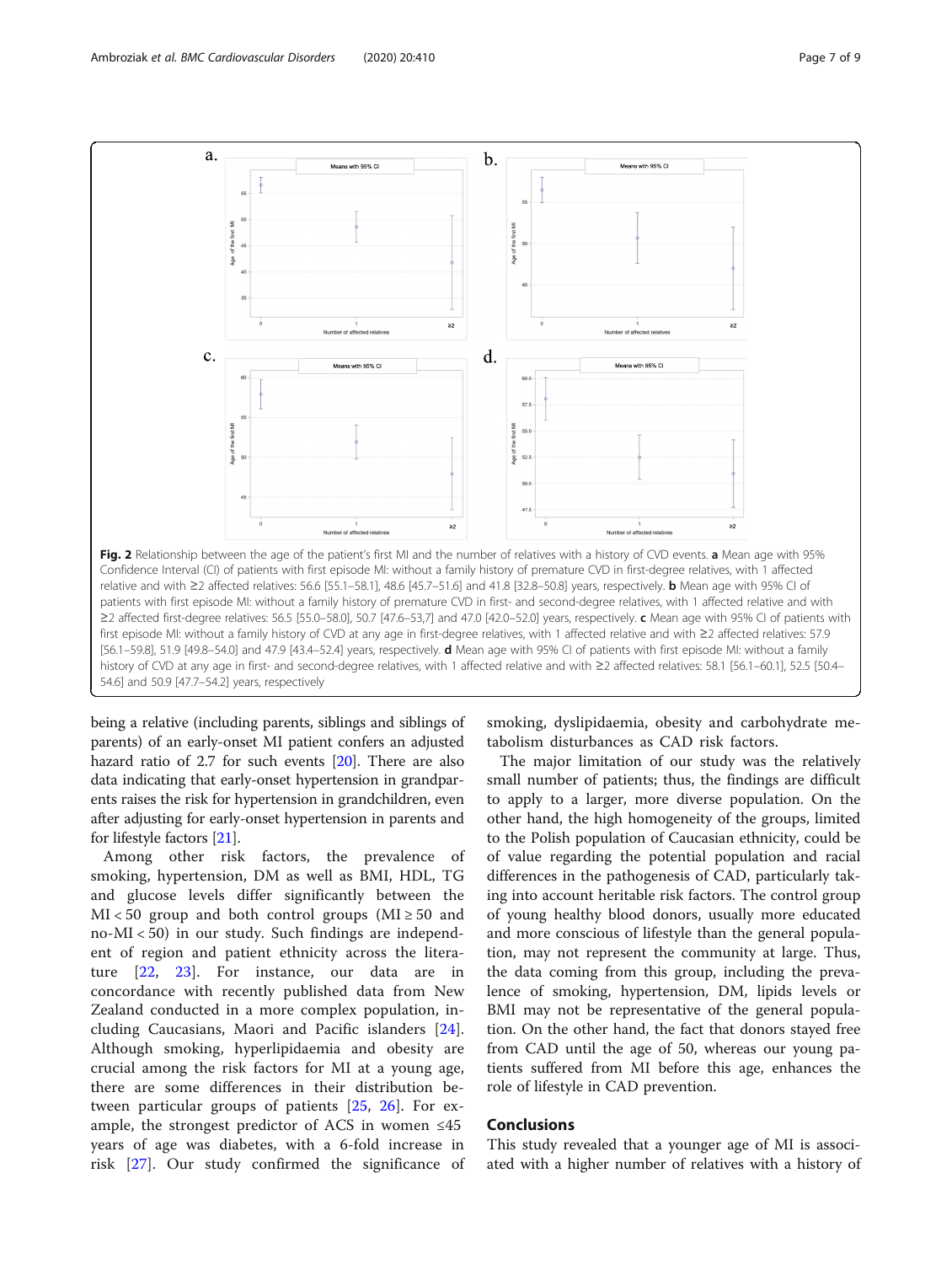<span id="page-7-0"></span>premature atherosclerosis. A family history of premature atherosclerosis involving not only first- but also seconddegree relatives seems to be a valuable factor in CAD risk evaluation in young people. The utility of these findings seems to be important for individual lifestyle change interventions as rational CVD prevention. Once a positive family history, particularly strengthened by such data, has been established, the health-care provider can emphasize the increased likelihood of MI at a young age as a strong incentive for patient-dedicated improvement in adherence to healthy lifestyles and medical regimens.

Family history of CVD is an effective indicator that one will have or develop key cardiovascular risk factors. Further analyses are required to determine whether a family history of premature CVD is associated with an increased likelihood of ACS at a young age independent of traditional cardiovascular risk factors.

#### Supplementary information

Supplementary information accompanies this paper at [https://doi.org/10.](https://doi.org/10.1186/s12872-020-01677-w) [1186/s12872-020-01677-w](https://doi.org/10.1186/s12872-020-01677-w).

Additional file 1: Table 1. Differences in the age of the first episode MI among patients with 0, 1 and >=2 affected relatives with the history of premature MI and MI at any age.

#### Abbreviations

ACS: Acute coronary syndrome; ADA: American Diabetes Association; AHA: American Heart Association; BMI: Body mass index; CAC: Coronary artery calcification; CAD: Coronary artery disease; CHD: Coronary heart disease; CVD: Cardiovascular disease; DBP: Diastolic blood pressure; HDL: High-density lipoprotein; LDL: Low-density lipoprotein; MI: Myocardial infarction; NSTEMI: Non-ST-elevation MI; SBP: Systolic blood pressure; STEMI: ST-elevation MI; TG: Triglyceride; UA: Unstable angina; WHO: World Health Organization

#### Acknowledgements

Not applicable.

#### Authors' contributions

MA – conception and design of the study, data collection and analysis, interpretation of data, writing and revision of the manuscript. KNW – data collection and analysis. AM – data collection and analysis. AB – conception of the study, interpretation of data, revision of the manuscript. All authors have read and approved the manuscript.

#### Funding

This work was supported by the Centre of Postgraduate Medical Education grant no. 501–1–10-14-20; Warsaw, Poland.

It covers costs of biochemical analyses, statistical analyses, English language edition, and will cover the charge of publication in case of acceptance.

#### Availability of data and materials

The datasets used and/or analysed during the current study are available from the corresponding author on reasonable request.

#### Ethics approval and consent to participate

The participants gave written informed consent for participation in the study. The investigation conforms to the principles outlined in the Declaration of Helsinki, and the study protocol was approved by the Ethical Committee of the Centre of Postgraduate Medical Education.

#### Consent for publication

Not applicable.

#### Competing interests

The authors declare that they have no competing interests.

Received: 2 April 2020 Accepted: 20 August 2020 Published online: 11 September 2020

#### References

- 1. Virani SS, Alonso A, Benjamin EJ, Bittencourt MS, Callaway CW, Carson AP, et al. Heart Disease and Stroke Statistics-2020 Update: A Report From the American Heart Association. Circulation. 2020;141:9. [https://doi.org/10.1161/](https://doi.org/10.1161/CIR.0000000000000757) [CIR.0000000000000757.](https://doi.org/10.1161/CIR.0000000000000757)
- 2. Wolfe MW, Vacek JL. Myocardial infarction in the young. Angiographic features and risk factor analysis of patients with myocardial infarction at or before the age of 35 years. Chest. 1988;94:5.
- 3. Deora S, Kumar T, Ramalingam R, Nanjappa Manjunath C. Demographic and angiographic profile in premature cases of acute coronary syndrome: analysis of 820 young patients from South India. Cardiovasc Diagn Ther. 2016;6(3). <https://doi.org/10.21037/cdt.2016.03.05>.
- 4. Trzeciak P, Wożakowska-Kapłon B, Niedziela J, Gierlotka M, Hawranek M, Lekston A, et al. Comparison of Inhospital and 12- and 36-month outcomes after acute coronary syndrome in men versus women <40 years (from the PL-ACS registry). Am J Cardiol. 2016;118:9. [https://doi.org/10.1016/j.amjcard.](https://doi.org/10.1016/j.amjcard.2016.07.067) [2016.07.067.](https://doi.org/10.1016/j.amjcard.2016.07.067)
- 5. Gierlotka M, Zdrojewski T, Wojtyniak B, Poloński L, Stokwiszewski J, Gąsior M, et al. Incidence, treatment, in-hospital mortality and one-year outcomes of acute myocardial infarction in Poland in 2009-2012--nationwide AMI-PL database. Kardiol Pol. 2015;73:3. [https://doi.org/10.5603/KP.a2014.0213.](https://doi.org/10.5603/KP.a2014.0213)
- 6. Awad HH, McManus DD, Anderson FA Jr, Gore JM, Goldberg RJ. Young patients hospitalized with an acute coronary syndrome. Coron Artery Dis. 2013;24(1). <https://doi.org/10.1097/MCA.0b013e32835b0bf7>.
- 7. Ma Q, Wang J, Jin J, Gao M, Liu F, Zhou S, et al. Clinical characteristics and prognosis of acute coronary syndrome in young women and men: a systematic review and meta-analysis of prospective studies. Int J Cardiol. 2017;228. <https://doi.org/10.1016/j.ijcard.2016.11.148>.
- 8. Osadnik T, Pawlas N, Lonnie M, Osadnik K, Lejawa M, Wądołowska L, et al. Family history of premature coronary artery disease (P-CAD)-a nonmodifiable risk factor? Dietary patterns of young healthy offspring of P-CAD patients: a case-control study (MAGNETIC project). Nutrients. 2018;10. [https://doi.org/10.3390/nu10101488.](https://doi.org/10.3390/nu10101488)
- 9. Williams RR, Hunt SC, Heiss G, Province MA, Bensen JT, Higgins M, et al. Usefulness of cardiovascular family history data for population-based preventive medicine and medical research (the health family tree study and the NHLBI family heart study). Am J Cardiol. 2001;87:2.
- 10. Lloyd-Jones DM, Nam BH, D'Agostino RB Sr, Levy D, Murabito JM, Wang TJ, et al. Parental cardiovascular disease as a risk factor for cardiovascular disease in middle-aged adults: a prospective study of parents and offspring. JAMA. 2004;291:18.
- 11. Chow CK, Islam S, Bautista L, Rumboldt Z, Yusufali A, Xie C, et al. Parental history and myocardial infarction risk across the world: the INTERHEART study. J Am Coll Cardiol. 2011;57(5). [https://doi.org/10.1016/j.jacc.2010.07.](https://doi.org/10.1016/j.jacc.2010.07.054.) [054.](https://doi.org/10.1016/j.jacc.2010.07.054.).
- 12. Ambroziak M, Kolanowska M, Bartoszewicz Z, Budaj A. Adiponectin gene variants and decreased adiponectin plasma levels are associated with the risk of myocardial infarction in young age. Gene. 2018;642. [https://doi.org/](https://doi.org/10.1016/j.gene.2017.11.064) [10.1016/j.gene.2017.11.064](https://doi.org/10.1016/j.gene.2017.11.064).
- 13. Mancia G, Fagard R, Narkiewicz K, Redon J, Zanchetti A, Böhm M, et al. 2013 ESH/ESC Guidelines for the management of arterial hypertension: The Task Force for the management of arterial hypertension of the European Society of Hypertension (ESH) and of the European Society of Cardiology (ESC). Eur Heart J. 2013;34:7. [https://doi.org/10.1097/01.hjh.0000431740.32696.cc.](https://doi.org/10.1097/01.hjh.0000431740.32696.cc)
- 14. American Diabetes Association. Standards of medical care in diabetes-2015 abridged for primary care providers. Clin Diabetes. 2015;33(2). [https://doi.](https://doi.org/10.2337/diaclin.33.2.97) [org/10.2337/diaclin.33.2.97](https://doi.org/10.2337/diaclin.33.2.97).
- 15. Fritz J, Shiffman D, Melander O, Tada H, Ulmer H. Metabolic mediators of the effects of family history and genetic risk score on coronary heart disease-findings from the Malmö diet and Cancer study. J Am Heart Assoc. 2017;6(3). [https://doi.org/10.1161/JAHA.116.005254.](https://doi.org/10.1161/JAHA.116.005254)
- 16. Weijmans M, van der Graaf Y, Reitsma JB, Visseren FL. Paternal or maternal history of cardiovascular disease and the risk of cardiovascular disease in offspring. A systematic review and meta-analysis. Int J Cardiol. 2015;179. <https://doi.org/10.1016/j.ijcard.2014.11.017>.